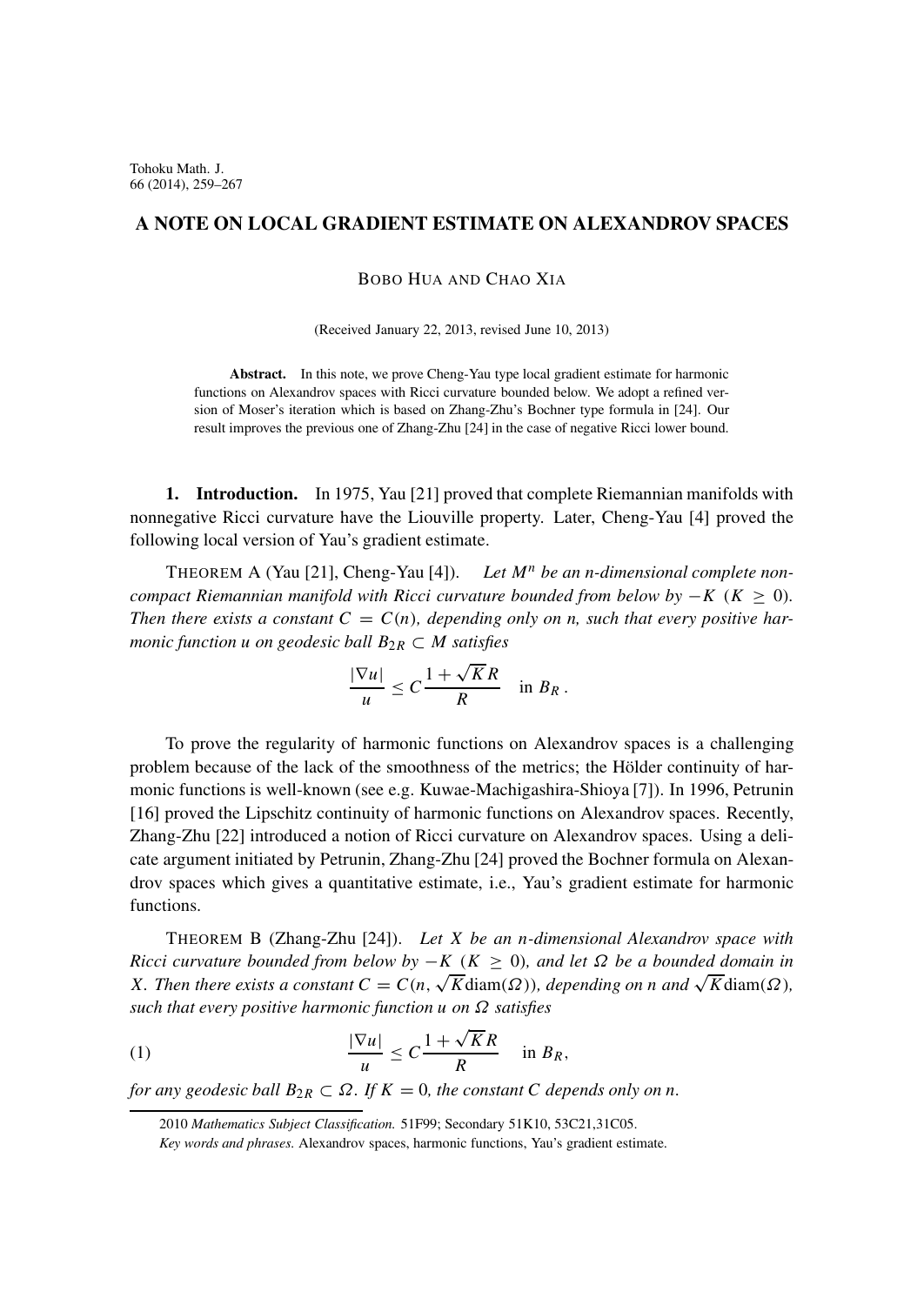## 260 B. HUA AND C. XIA

For the case  $K > 0$  Theorem B is not satisfactory, compared with Theorem A, since the constant C depends not only on the dimension n but also on  $\sqrt{K}R$ . In this note, we refine the argument of Zhang-Zhu [24] and derive a local gradient estimate analogous to the Riemannian case. Our main result is the following.

THEOREM 1.1. *Let* X *be an* n*-dimensional Alexandrov space with Ricci curvature bounded from below by* −K ( $K > 0$ ). Then there exists a constant  $C = C(n)$ , depending *only on* n, *such that every positive harmonic function* u *on geodesic ball*  $B_{2R} \subset M$  *satisfies* 

$$
\frac{|\nabla u|}{u} \leq C \frac{1 + \sqrt{K}R}{R} \quad \text{in } B_R.
$$

Owing to the lack of regularity of harmonic functions on Alexandrov spaces, one cannot use the method of maximum principle that was used in Yau [21] and Cheng-Yau [4]. As in Zhang-Zhu [24], we start with the Bochner formula established in [24] and use Moser's iteration argument. For Alexandrov spaces with negative Ricci curvature lower bound, we refine a local uniform Sobolev inequality (see Theorem 3.1) and obtain an  $L^p$  estimate of Frame a local unflorm Sobolev inequality (see Theorem 5.1) and obtain an  $L^T$  estimate of  $|\nabla u|^2$  for  $p \sim 1 + \sqrt{K}R$ ; this estimate is a starting point of Moser's iteration. This is adapted from the idea of Wang-Zhang [19]. The similar idea has been successfully applied to Finsler manifolds by the second author [20].

The rest of the paper is organized as follows: In Section 2, we recall some basic and known results on Alexandrov spaces. In Section 3, we prepare the analytic tool , i.e., Sobolev inequality for Moser's iteration. Section 4 is devoted to the proof of Theorem 1.1.

**2. Preliminaries on Alexandrov spaces.** A metric space  $(X, d)$  is called an Alexandrov space if it is a complete locally compact geodesic space with sectional curvature bounded below locally in the sense of Alexandrov, i.e., locally satisfying Toponogov's triangle comparison and of finite Hausdorff dimension. We refer to [1, 2] for the basic facts of Alexandrov spaces. It is well-known that the Bishop-Gromov volume comparison holds on Alexandrov spaces.

Kuwae-Shioya [8, 9, 10, 11] introduced and investigated a notion of infinitesimal Bishop-Gromov volume comparison,  $BG(n, \kappa)$ . Let  $(X, d)$  be an *n*-dimensional Alexandrov space. Set for any  $\kappa \in \mathbf{R}$ ,

$$
\operatorname{sn}_{\kappa}(t) = \begin{cases} \frac{\sin(\sqrt{\kappa}t)}{\sqrt{\kappa}}, & \kappa > 0, \\ t, & \kappa = 0, \\ \frac{\sinh(\sqrt{|\kappa|}t)}{\sqrt{|\kappa|}}, & \kappa < 0. \end{cases}
$$

For any  $p \in X$ , denote by  $r_p(x) := d(x, p)$  the distance function from p. For  $p \in X$  and  $0 < t \leq 1$ , we define a subset  $W_{p,t} \subset X$  and a map  $\Phi_{p,t} : W_{p,t} \to X$  as follows:  $x \in W_{p,t}$ if and only if there exists some  $y \in X$  such that  $x \in py$  and  $r_p(x) : r_p(y) = t : 1$ , where py is a minimal geodesic (shortest path) from p to y. For any  $x \in W_{p,t}$ , such y is unique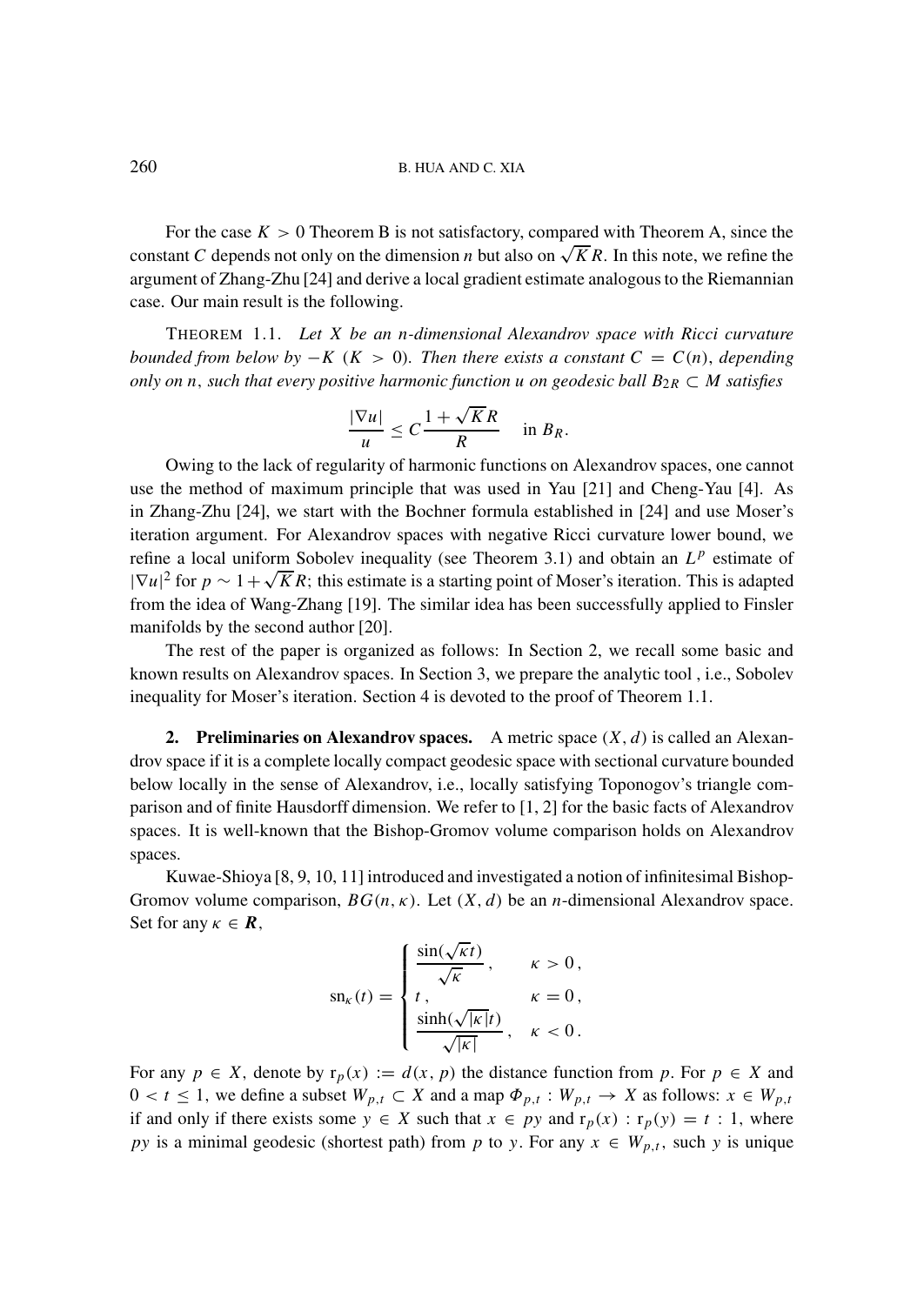(by Toponogov's triangle comparison) and we define  $\Phi_{p,t}(x) = y$ . Let  $\mathcal{H}^n$  denote the *n*dimensional Hausdorff measure on  $(X, d)$ . The infinitesimal Bishop-Gromov condition for X with the measure  $\mathcal{H}^n$ ,  $BG(n, \kappa)$ , is defined as follows: For any  $p \in X$  and  $t \in (0, 1]$ , we have

(2) 
$$
d((\Phi_{p,t})_* \mathcal{H}^n)(x) \geq \frac{t \operatorname{sn}_k (t \mathbf{r}_p(x))^{n-1}}{\operatorname{sn}_k (\mathbf{r}_p(x))^{n-1}} d\mathcal{H}^n(x)
$$

for any  $x \in X$  ( $r_p(x) < \pi/\sqrt{\kappa}$  if  $\kappa > 0$ ), where  $(\Phi_{p,t})_*\mathcal{H}^n$  is the push-forward of the measure *H*<sup>n</sup> by  $\Phi_{p,t}$ . In Riemannian case, the condition  $BG(n, \kappa)$  is equivalent to Ric  $\geq (n-1)\kappa$ . This definition roots in a key property of the Ricci curvature on Riemannian manifolds, i.e., the infinitesimal volume comparison. There exists another notion of volume comparison called  $MCP(n, \kappa)$ , which was defined by Sturm [18] and Ohta [15].  $MCP(n, \kappa)$  is equivalent to  $BG(n, \kappa)$  for Alexandrov spaces (see [15, 10]).

The infinitesimal version of Bishop-Gromov volume comparison implies the global version of Bishop-Gromov volume comparison, which is also called relative volume comparison (see [10]). Denote by  $B_R(p) := \{x \in X; d(x, p) < R\}$  the geodesic ball of radius R centered at p, by  $|B_R(p)| := \mathcal{H}^n(B_R(p))$  the volume of the ball  $B_R(p)$  and by  $V_r^{n,k}$  the volume of a geodesic ball of radius r in the space form  $\Pi^{n,\kappa}$ , i.e., the complete simply connected n-dimensional Riemannian manifold with constant sectional curvature  $\kappa$ .

THEOREM 2.1 ([10]). Let X be an Alexandrov space satisfying  $BG(n, \kappa)$ ,  $\kappa \leq 0$ . *Then for any*  $p \in X$  *and*  $0 < r < R$ *, we have* 

(3) 
$$
\frac{|B_R(p)|}{|B_r(p)|} \leq \frac{V_R^{n,\kappa}}{V_r^{n,\kappa}} \leq e^{2\sqrt{-(n-1)\kappa}R} \left(\frac{R}{r}\right)^n.
$$

Zhang-Zhu [22, 23] introduced a geometric version of lower Ricci curvature bound on Alexandrov spaces, denoted by Ric  $\geq$  – K (K  $\geq$  0). This definition reveals another important feature of Ricci curvature in Riemannian case, the Bochner formula. For details, we refer to [24]. It was proved in [22] that Ric  $\geq -K$  for an *n*-dimensional Alexandrov space implies Lott-Villani-Sturm's curvature dimension condition  $CD(n, K)$  (for definition, see [12, 13, 18]) and Kuwae-Shioya's infinitesimal Bishop-Gromov comparison  $BG(n, -K/(n-1))$ .

We recall some basic results on Alexandrov spaces. For a domain  $\Omega \subset X$ , we denote by Lip( $\Omega$ ) (Lip<sub>0</sub>( $\Omega$ )) the space of (compact supported) Lipschitz functions on  $\Omega$ . It can be shown that every Lipschitz function is differentiable  $\mathcal{H}^n$ -almost everywhere and has bounded gradient (see Cheeger [3]). For a precompact domain  $\Omega' \subset \subset X$  and  $u \in \text{Lip}(\Omega')$ , the  $W^{1,2}$ norm of  $u$  is defined as

$$
||u||_{W^{1,2}(\Omega')}^2 = \int_{\Omega'} u^2 + \int_{\Omega'} |\nabla u|^2.
$$

Here, each integral above means the integration with respect to  $\mathcal{H}^n$ . The space  $W^{1,2}(\Omega')$ (resp.  $W_0^{1,2}(\Omega')$ ) is the completion of Lip( $\Omega'$ ) (resp. Lip<sub>0</sub>( $\Omega'$ )) with respect to the  $W^{1,2}$ norm defined above. For a domain  $\Omega \subset X$ , the local  $W^{1,2}$  space of  $\Omega$ ,  $W^{1,\overline{2}}_{loc}(\Omega)$ , consists of functions u with  $u|_{\Omega'} \in W^{1,2}(\Omega')$  for any  $\Omega' \subset\subset \Omega$ . For  $u \in W^{1,2}_{loc}(\Omega)$ , we define a linear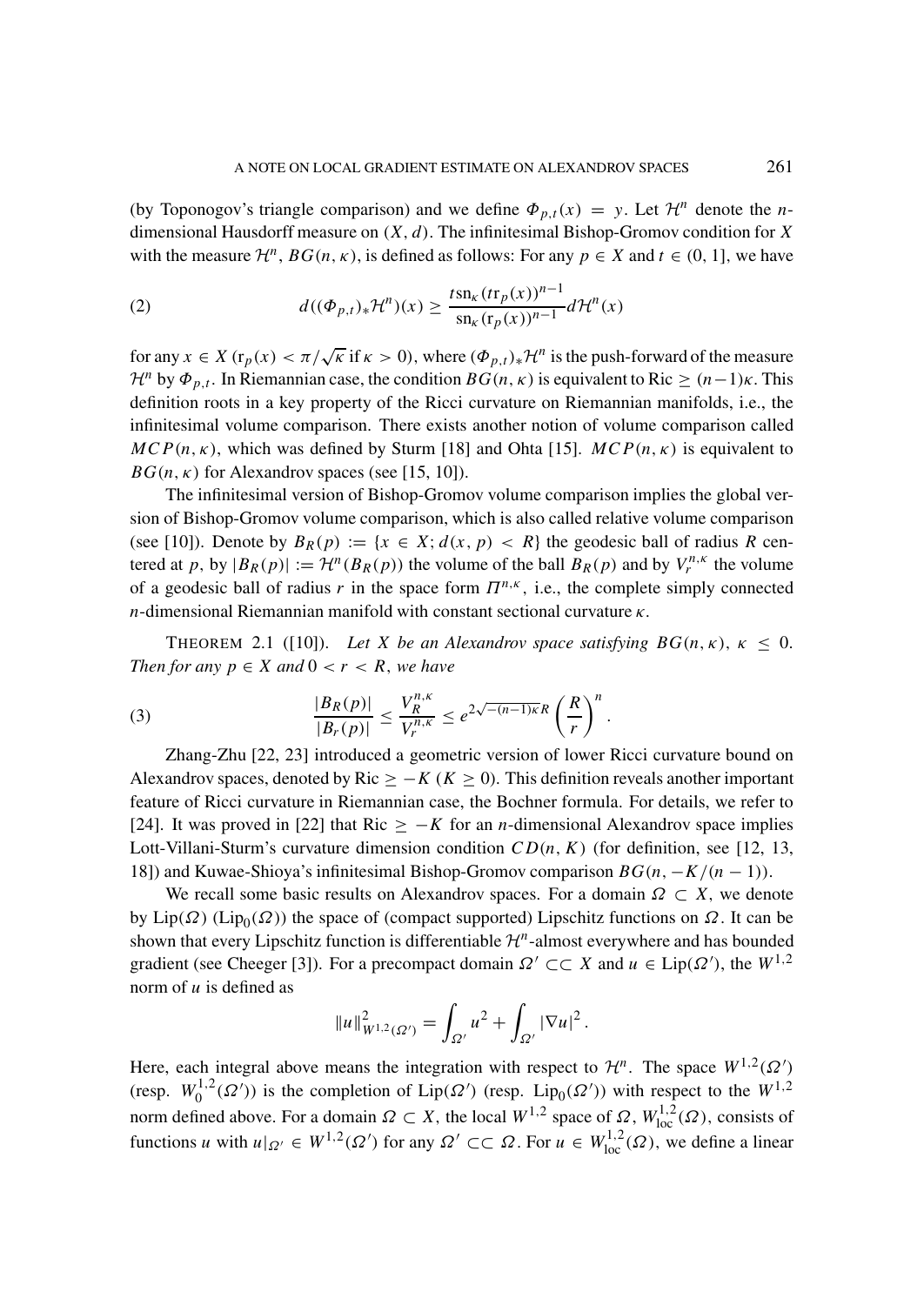functional  $\mathcal{L}_u$  on  $\Omega$  (corresponding to  $\Delta u$  in the smooth setting) by

$$
\mathcal{L}_u(\eta) = -\int_{\Omega} \langle \nabla u, \nabla \eta \rangle \quad \text{for } \eta \in \text{Lip}_0(\Omega) .
$$

In general,  $\mathcal{L}_u$  is a signed Radon measure on  $\Omega$ . Let  $f \in L^2(\Omega)$ . We then say a function  $u \in W_{loc}^{1,2}(\Omega)$  solves the Poisson equation  $\mathcal{L}_u = f \cdot \mathcal{H}^n$  on  $\Omega$  if

$$
\mathcal{L}_u(\eta) = \int_{\Omega} f \cdot \eta \quad \text{for } \eta \in \text{Lip}_0(\Omega) .
$$

Zhang-Zhu [24] established the following Bochner formula on Alexandrov spaces. For simplicity, we only formulate it in the following special case, where we choose  $f(x, s) = -s$  in [24, Theorem 1.2], since it is sufficient for our purpose.

THEOREM 2.2 (Zhang-Zhu [24] Theorem 1.2). *Let* Ω *be a domain in an* n*-dimensional Alexandrov space* X *with* Ric  $\geq -K$ . *let*  $u \in Lip(\Omega)$  *solve the Poisson equation* 

$$
\mathcal{L}_u=-|\nabla u|^2\cdot\mathcal{H}^n.
$$

*Then*  $|\nabla u|^2 \in W^{1,2}_{loc}(\Omega)$  *and* 

(4) 
$$
\frac{1}{2}\mathcal{L}_{|\nabla u|^2} \geq \left(\frac{1}{n}|\nabla u|^4 - \langle \nabla u, \nabla |\nabla u|^2 \rangle - K|\nabla u|^2\right) \cdot \mathcal{H}^n.
$$

**3. Local uniform Poincaré inequality and Sobolev inequality.** The Sobolev inequality is necessary to carry out Moser's iteration. In view of the standard theory for general metric measure spaces, one needs the volume doubling condition and the local uniform Poincaré inequality to prove the local Sobolev inequality. In fact, for an Alexandrov space with Ric  $\geq -K$  there are stronger volume growth properties, i.e., infinitesimal Bishop-Gromov volume comparison  $BG(n, -K/(n-1))$  and the global version of (3). These volume growth properties of Alexandrov spaces with Ricci curvature bounded below are sufficient to prove the Poincaré inequality.

Since the argument for proving the Poincaré inequality is now standard, we give only a sketch here (see e.g. [17, Theorem 5.6.5], [7, Theorem 7.2], [6, Theorem 3.1]). By the infinitesimal Bishop-Gromov volume comparison and the change of variables, one can show the so-called weak Poincaré inequality, i.e., for any  $u \in W^{1,2}_{loc}(B_{2R})$ ,

$$
\int_{B_R} |u - \bar{u}|^2 \leq Ce^{C\sqrt{K}R} R^2 \int_{B_{2R}} |\nabla u|^2,
$$

where  $C = C(n)$  and  $\bar{u} = \frac{1}{|B_R|} \int_{B_R} u$ . The only difference of the weak Poincaré inequality from the desired one (5) below is that the integration in the right-hand side is over  $B_{2R}$  instead of  $B_R$ . A Whitney-type argument, which relies on the doubling property of the measure, yields the Poincaré inequality from the weak one. None of these arguments involve the smoothness assumptions of the metric, hence they are adaptable to our setting. We remark that the precise √ constant,  $e^{C\sqrt{K}R}$ , in the Poincaré inequality is crucial for this paper.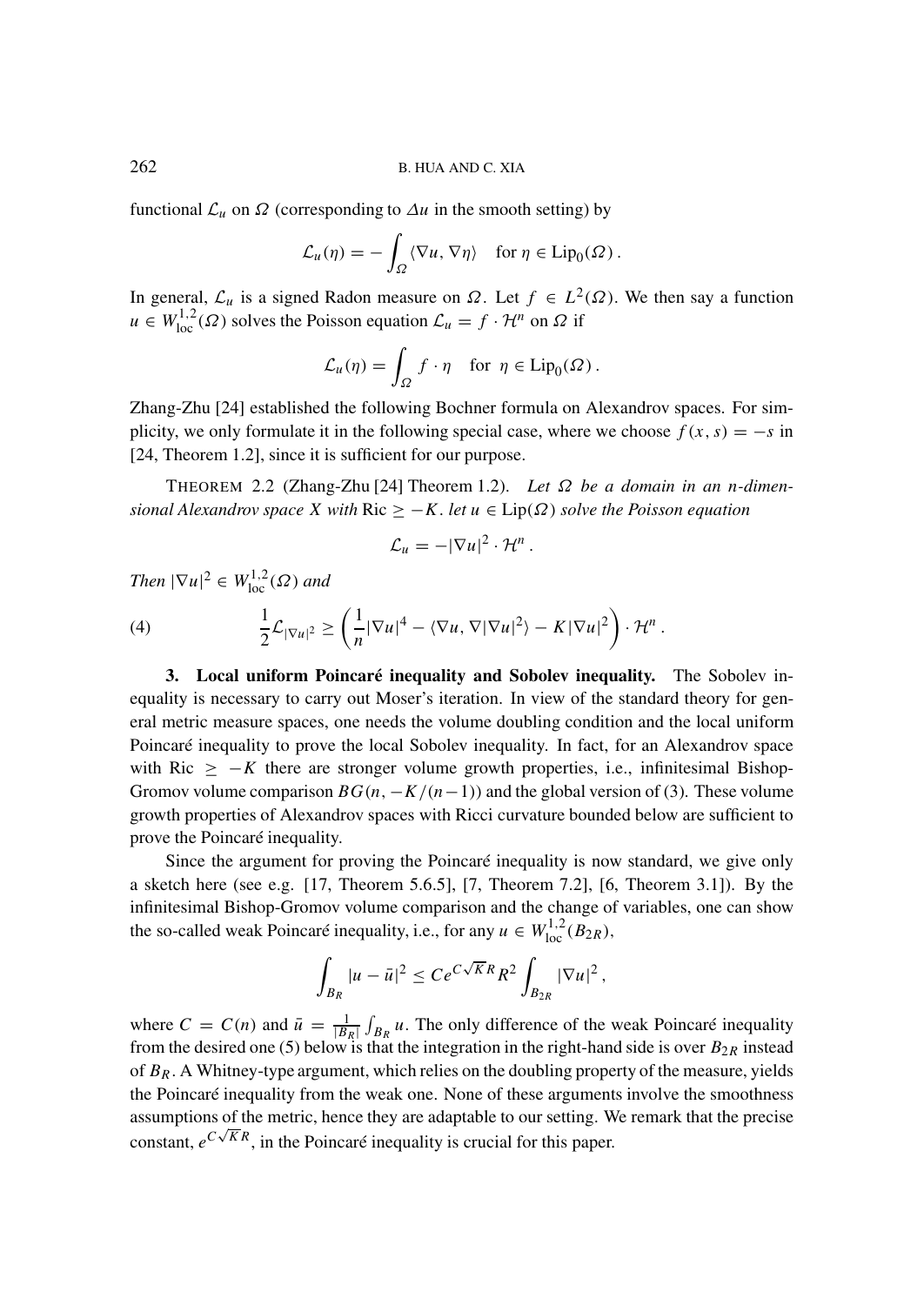LEMMA 3.1 (local uniform Poincaré inequality). *Let* X *be an* n*-dimensional Alexandrov space with Ricci curvature bounded from below by* −K (K > 0)*. Then there exists*  $C = C(n)$  such that for  $B_R \subset X$  and  $u \in W^{1,2}_{loc}(B_R)$ ,

(5) 
$$
\int_{B_R} |u - \bar{u}|^2 \leq Ce^{C\sqrt{K}R} R^2 \int_{B_R} |\nabla u|^2,
$$

where  $\bar{u} = \frac{1}{|B_R|} \int_{B_R} u$ .

As long as the uniform local Poincaré inequality and the Bishop-Gromov volume comparison (3) are applicable, one can obtain the following local uniform Sobolev inequality by the same argument as in [14, Lemma 3.2] (see also [5]).

THEOREM 3.1 (local uniform Sobolev inequality). *Let* X *be an* n*-dimensional Alexandrov space with Ricci curvature bounded from below by* −K (K > 0)*. Then there exist two constants*  $v > 2$  *and* C, *both depending only on n, such that for*  $B_R \subset X$  *and*  $u \in W_{loc}^{1,2}(B_R)$ ,

(6) 
$$
\left(\int_{B_R} (u - \bar{u})^{\frac{2\nu}{\nu-2}}\right)^{\frac{\nu-2}{\nu}} \leq e^{C(1+\sqrt{K}R)}R^2|B_R|^{-\frac{2}{\nu}}\int_{B_R}|\nabla u|^2,
$$

where  $\bar{u} = \frac{1}{|B_R|}\int_{B_R} u$  . In particular,

(7) 
$$
\left(\int_{B_R} u^{\frac{2\nu}{\nu-2}}\right)^{\frac{\nu-2}{\nu}} \leq e^{C(1+\sqrt{K}R)}R^2|B_R|^{-\frac{2}{\nu}}\int_{B_R} (|\nabla u|^2 + R^{-2}u^2).
$$

**4. Proof of Theorem 1.1.** Without loss of generality, we may assume that  $u$  is a positive harmonic function on  $B_{4R}$ . It was proved in [16] and [24] that u is locally Lipschitz continuous in  $B_{4R}$ ,  $|\nabla u|$  is lower semi-continuous in  $B_{4R}$  and  $|\nabla u|^2 \in W^{1,2}_{loc}(B_{4R})$ . Denote  $v = \log u$ . One can easily verify that

(8) 
$$
\mathcal{L}_v = -|\nabla v|^2 \cdot \mathcal{H}^n.
$$

Since  $v \in \text{Lip}(B_{2R})$ , by setting  $f = |\nabla v|^2$ , it follows from the Bochner formula (4) that for any  $0 \le \eta \in \text{Lip}_0(B_{2R}),$ 

(9) 
$$
\int_{B_{2R}} \langle \nabla \eta, \nabla f \rangle \leq \int_{B_{2R}} \eta \left( 2 \langle \nabla v, \nabla f \rangle + 2Kf - \frac{2}{n} f^2 \right).
$$

In fact, by an approximation argument, (9) holds for any  $0 \le \eta \in W_0^{1,2}(B_{2R}) \cap L^{\infty}(B_{2R})$ . Let  $\eta = \phi^2 f^\beta$ , with  $\phi \in \text{Lip}_0(B_{2R})$ ,  $0 \le \phi \le 1$  and  $\beta \ge 1$ . Then  $\eta$  is an admissible test function for (9). Hence we have from (9) that

$$
\int_{B_{2R}} \beta \phi^2 f^{\beta - 1} |\nabla f|^2 + 2 \phi f^{\beta} \langle \nabla f, \nabla \phi \rangle
$$
\n
$$
\leq \int_{B_{2R}} \phi^2 f^{\beta} \left( 2 \langle \nabla v, \nabla f \rangle + 2Kf - \frac{2}{n} f^2 \right)
$$

.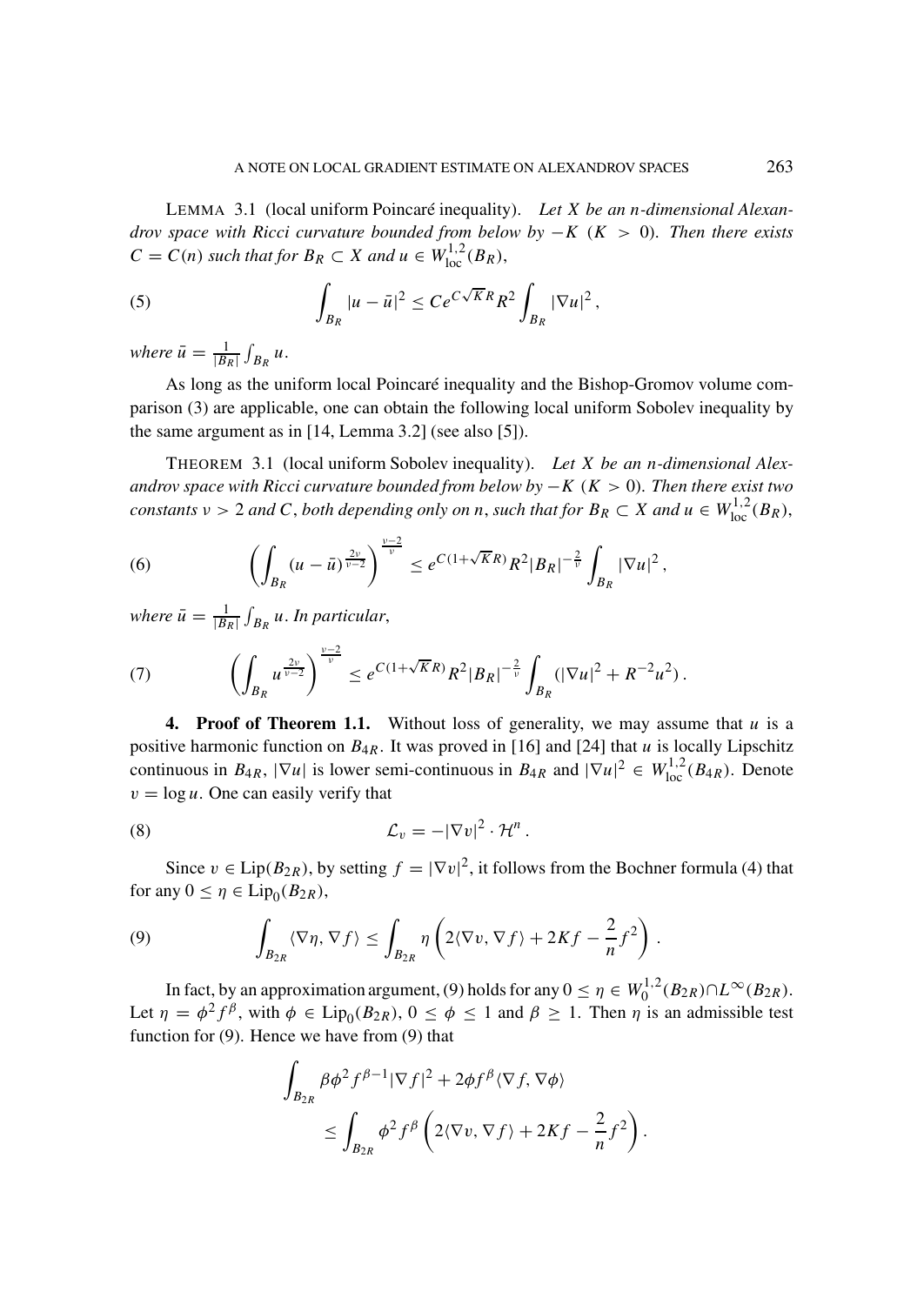It follows that

$$
\frac{4\beta}{(\beta+1)^2} \int_{B_{2R}} \phi^2 |\nabla f^{\frac{\beta+1}{2}}|^2 \le \frac{4}{\beta+1} \int_{B_{2R}} \phi f^{\frac{\beta+1}{2}} |\nabla \phi||\nabla f^{\frac{\beta+1}{2}}| \n+ \frac{4}{\beta+1} \int_{B_{2R}} \phi^2 f^{\frac{\beta+2}{2}} |\nabla f^{\frac{\beta+1}{2}}| \n- \int_{B_{2R}} \frac{2}{n} \phi^2 f^{\beta+2} + \int_{B_{2R}} 2K\phi^2 f^{\beta+1} .
$$

Using the Hölder inequality, we obtain

$$
\int_{B_{2R}} \phi^2 |\nabla f^{\frac{\beta+1}{2}}|^2 \leq C_1 \int_{B_{2R}} |\nabla \phi|^2 f^{\beta+1} + C_2 \int_{B_{2R}} \phi^2 f^{\beta+2} -C_3 \beta \int_{B_{2R}} \phi^2 f^{\beta+2} + C_4 \beta K \int_{B_{2R}} \phi^2 f^{\beta+1} .
$$

We remark that from now on, constants  $C_1, C_2, \ldots$ , depend only on *n*.

For  $\beta \geq 2C_2/C_3$ , we have

(10) 
$$
\int_{B_{2R}} |\nabla(\phi f^{\frac{\beta+1}{2}})|^2 + \frac{1}{2} C_3 \beta \int_{B_{2R}} \phi^2 f^{\beta+2} \leq 2C_1 \int_{B_{2R}} |\nabla \phi|^2 f^{\beta+1} + C_4 \beta K \int_{B_{2R}} \phi^2 f^{\beta+1}.
$$

Using the Sobolev inequality (7), we obtain

$$
(11) \left( \int_{B_{2R}} \phi^{2\chi} f^{(\beta+1)\chi} \right)^{\frac{1}{\chi}} \leq e^{C_5(1+\sqrt{K}R)} R^2 |B_{2R}|^{-\frac{2}{\nu}} \left( C_6 \int_{B_{2R}} |\nabla \phi|^2 f^{\beta+1} + (C_7 \beta K + C_8 R^{-2}) \int_{B_{2R}} \phi^2 f^{\beta+1} - \beta \int_{B_{2R}} \phi^2 f^{\beta+2} \right),
$$

where  $\chi = v/(v - 2)$ .

We first use  $(11)$  to prove the following:

LEMMA 4.1. *There exist constants*  $C_9$  *and*  $C_{10}$  *such that for*  $\beta_0 = C_{10}(1 + \sqrt{K}R)$  $\alpha$ *and*  $\beta_1 = (\beta_0 + 1)\chi$ , *we have*  $f \in L^{\beta_1}(B_{\frac{3}{2}R})$  *and* 

(12) 
$$
\|f\|_{L^{\beta_1}\left(B_{\frac{3}{2}R}\right)} \leq C_9 \frac{(1+\sqrt{K}R)^2}{R^2} |B_{2R}|^{\frac{1}{\beta_1}}.
$$

PROOF. Let  $C_{10} \ge 2C_2/C_3$  such that  $\beta_0 = C_{10}(1 + \sqrt{K}R)$  satisfies (10) and (11). We rewrite (11) for  $\beta = \beta_0$  as

(13) 
$$
\left(\int_{B_{2R}} \phi^{2\chi} f^{(\beta_0+1)\chi}\right)^{\frac{1}{\chi}} \leq e^{C_{11}\beta_0} |B_{2R}|^{-\frac{2}{\nu}} \left(C_6 R^2 \int_{B_{2R}} |\nabla \phi|^2 f^{\beta_0+1} + C_{12}\beta_0^3 \int_{B_{2R}} \phi^2 f^{\beta_0+1} - \beta_0 R^2 \int_{B_{2R}} \phi^2 f^{\beta_0+2}\right).
$$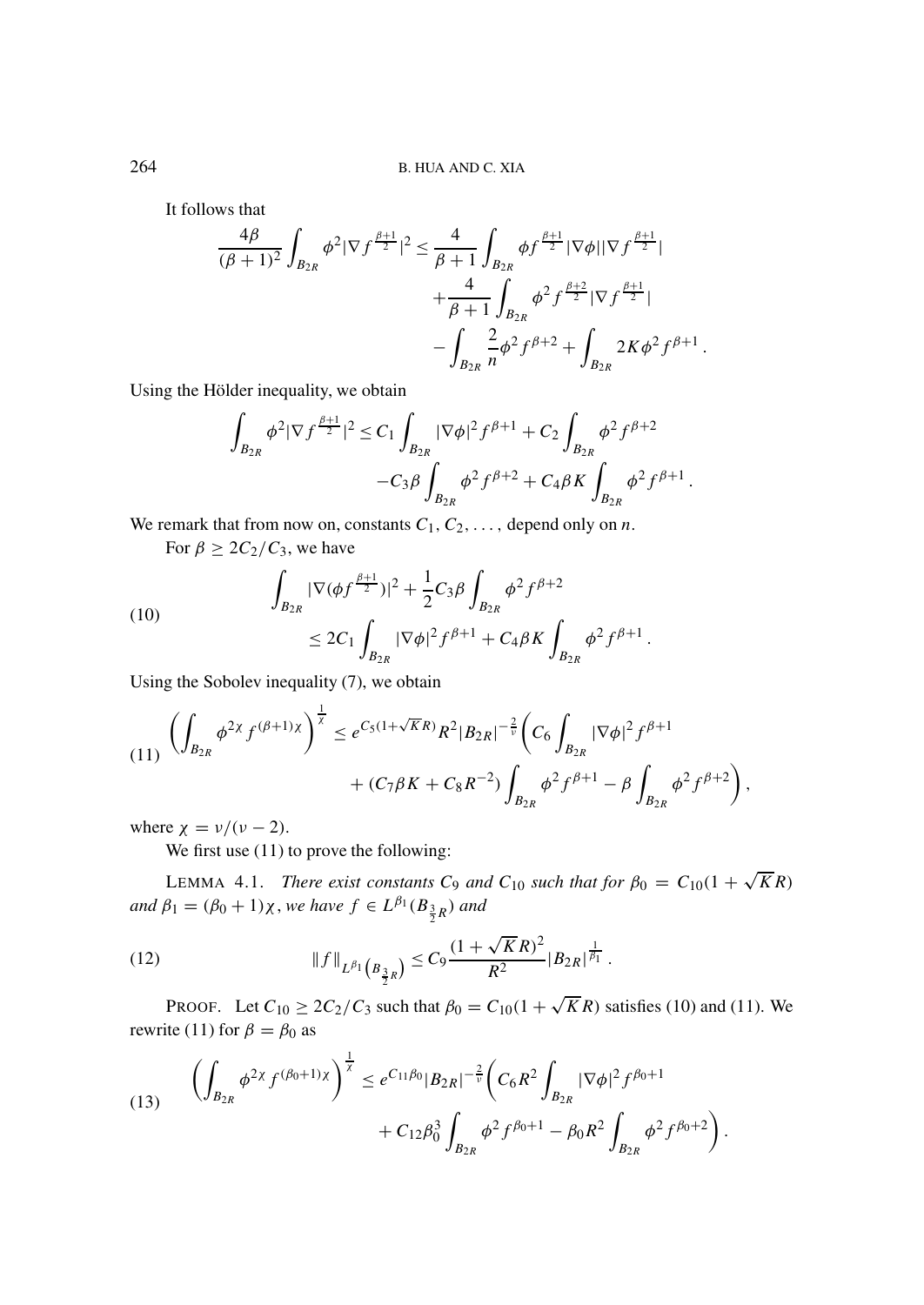We estimate the second term in the right-hand side of  $(13)$  as follows:

$$
C_{12}\beta_0^3 \int_{B_{2R}} \phi^2 f^{\beta_0+1} = C_{12}\beta_0^3 \Big( \int_{\{f \ge 2C_{12}\beta_0^2 R^{-2}\}} \phi^2 f^{\beta_0+1} + \int_{\{f < 2C_{12}\beta_0^2 R^{-2}\}} \phi^2 f^{\beta_0+1} \Big)
$$
\n
$$
\le \frac{1}{2}\beta_0 R^2 \int_{B_{2R}} \phi^2 f^{\beta_0+2} + C_{13}^{\beta_0+1} \beta_0^3 \left(\frac{\beta_0}{R}\right)^{2(\beta_0+1)} |B_{2R}|.
$$

Set  $\phi = \psi^{\beta_0+2}$  with  $\psi \in \text{Lip}_0(B_{2R})$  satisfying

$$
0 \le \psi \le 1
$$
,  $\psi \equiv 1$  in  $B_{\frac{3}{2}R}$ ,  $|\nabla \psi| \le \frac{C_{14}}{R}$ .

Then

$$
R^2 |\nabla \phi|^2 \leq C_{15} \beta_0^2 \phi^{\frac{2(\beta_0+1)}{\beta_0+2}}.
$$

By the Hölder inequality and the Young inequality, the first term in the right-hand side of (13) can be estimated as follows:

<sup>2</sup>(β0+1)

$$
(15) \qquad C_6 R^2 \int_{B_{2R}} |\nabla \phi|^2 f^{\beta_0+1} \le C_{16} \beta_0^2 \int_{B_{2R}} \phi^{\frac{2(\beta_0+1)}{\beta_0+2}} f^{\beta_0+1}
$$
\n
$$
\le C_{16} \beta_0^2 \left( \int_{B_{2R}} \phi^2 f^{\beta_0+2} \right)^{\frac{\beta_0+1}{\beta_0+2}} |B_{2R}|^{\frac{1}{\beta_0+2}}
$$
\n
$$
\le \frac{1}{2} \beta_0 R^2 \int_{B_{2R}} \phi^2 f^{\beta_0+2} + C_{17} \beta_0^{\beta_0+3} R^{-2(\beta_0+1)} |B_{2R}|.
$$

Substituting the estimates (14) and (15) into (13), we obtain

$$
\left(\int_{B_{2R}} \phi^{2\chi} f^{(\beta_0+1)\chi}\right)^{\frac{1}{\chi}} \leq 2e^{C_{11}\beta_0} C_{13}^{\beta_0+1} \beta_0^3 \left(\frac{\beta_0}{R}\right)^{2(\beta_0+1)} |B_{2R}|^{1-\frac{2}{\nu}}.
$$

Taking the  $(\beta_0 + 1)$ -st root on both sides, we get

$$
||f||_{L^{\beta_1}(B_{\frac{3}{2}R})} \leq C_{18} \left(\frac{\beta_0}{R}\right)^2 |B_{2R}|^{\frac{1}{\beta_1}}.
$$

Now we start from (11) and use Moser's iteration to prove Theorem 1.1. Let  $R_k = R + R/2^k$  and  $\phi_k \in \text{Lip}_0(B_{R_k})$  satisfy

$$
0 \le \phi_k \le 1
$$
,  $\phi_k \equiv 1$  in  $B_{R_{k+1}}$ ,  $|\nabla \phi_k| \le C \frac{2^{k+1}}{R}$ .

Let  $\beta_0$ ,  $\beta_1$  be the numbers in Lemma 4.1 and  $\beta_{k+1} = \beta_k \chi$  for  $k \ge 1$ . One can deduce from (11) with  $\beta + 1 = \beta_k$  and  $\phi = \phi_k$  that (we have dropped the last term in the right-hand side of (11) since it is negative)

$$
||f||_{L^{\beta_{k+1}}(B_{R_{k+1}})} \leq e^{C_{19}\frac{\beta_0}{\beta_k}}|B_{2R}|^{-\frac{2}{\nu}\frac{1}{\beta_k}}(4^k+\beta_0^2\beta_k)^{\frac{1}{\beta_k}}||f||_{L^{\beta_k}(B_{R_k})}.
$$

 $\Box$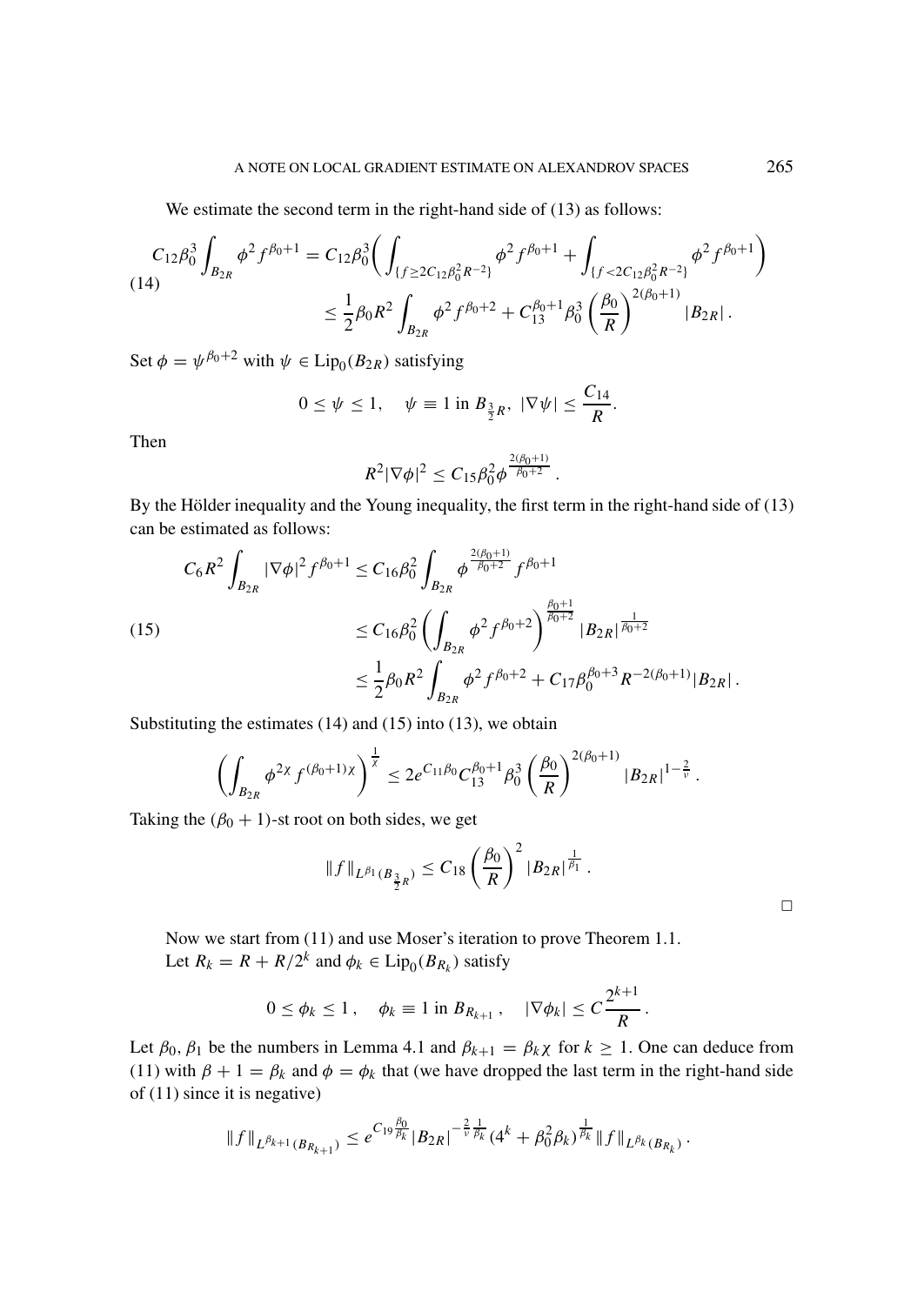Hence by iteration we get

$$
||f||_{L^{\infty}(B_R)} \leq e^{C_{19}\beta_0 \sum_k \frac{1}{\beta_k}} |B_{2R}|^{-\frac{2}{\nu} \sum_k \frac{1}{\beta_k}} \prod_k (4^k + 2\beta_0^3 \chi^k)^{\frac{1}{\beta_k}} ||f||_{L^{\beta_1}(B_{\frac{3}{2}R})}.
$$

Since  $\sum_{k} \frac{1}{\beta_k} = \frac{v}{2} \frac{1}{\beta_1}$  and  $\sum_{k} \frac{k}{\beta_k}$  converges, we have

$$
||f||_{L^{\infty}(B_R)} \leq C_{20}e^{C_{21}\frac{\beta_0}{\beta_1}}\beta_0^{\frac{3\nu}{2}\frac{1}{\beta_1}}|B_{2R}|^{-\frac{1}{\beta_1}}||f||_{L^{\beta_1}(B_{\frac{3}{2}R})}
$$
  

$$
\leq C_{22}|B_{2R}|^{-\frac{1}{\beta_1}}||f||_{L^{\beta_1}(B_{\frac{3}{2}R})}.
$$

Using Lemma 4.1, we conclude

$$
||f||_{L^{\infty}(B_R)} \leq C(n) \frac{(1+\sqrt{K}R)^2}{R^2},
$$

which implies

$$
\|\nabla \log u\|_{L^{\infty}(B_R)} \leq C(n) \frac{1 + \sqrt{K}R}{R}.
$$

This proves Theorem 1.1.

*Acknowledgements.* The research leading to these results has received funding from the European Research Council under the European Union's Seventh Framework Programme (FP7/2007-2013) / ERC grant agreement n◦ 267087. We would like to thank Prof. Xi-Ping Zhu and Dr. Hui-Chun Zhang for their valuable suggestions on the Bochner formula in [24]. We also thank the anonymous referee for his/her useful comments and suggestions.

## **REFERENCES**

- [ 1 ] D. BURAGO, YU. BURAGO AND S. IVANOV, A course in metric geometry, Graduate Studies in Mathematics 33, American Mathematical Society, Providence, RI, 2001.
- [2] YU. BURAGO, M. GROMOV AND G. PERELMAN, A. D. Aleksandrov spaces with curvatures bounded below, Russian Math. Surveys 47 (1992), no. 2, 1–58.
- [3] J. CHEEGER, Differentiability of Lipschitz functions on metric measure spaces, Geom. Funct. Anal. 9 (1999), no. 3, 428–517.
- [ 4 ] S. Y. CHENG AND S. T. YAU, Differential equations on Riemannian manifolds and their geometric applications, Comm. Pure Appl. Math. 28 (1975), no. 3, 333–354 .
- [ 5 ] P. HAJLASZ AND P. KOSKELA, Sobolev meets Poincare, C. R. Acad Sci. Paris 320 (1995), no. 10, 1211–1215.
- [6] B. HUA, Harmonic Functions of Polynomial Growth on Singular Spaces with Non-negative Ricci Curvature, Proc. Amer. Math. Soc. 139 (2011), no. 6, 2195–2205.
- [ 7 ] K. KUWAE, Y. MACHIGASHIRA AND T. SHIOYA, Sobolev spaces, Laplacian and heat kernel on Alexandrov spaces, Math. Z. 238 (2001), no. 2, 269–316.
- [ 8 ] K. KUWAE AND T. SHIOYA, On generalized measure contraction property and energy functionals over Lipschitz maps, ICPA98 (Hammamet), Potential Anal. 15 (2001), no. 1–2, 105–121.
- [ 9 ] K. KUWAE AND T. SHIOYA, Sobolev and Dirichlet spaces over maps between metric spaces, J. Reine Angew. Math. 555 (2003), 39–75.
- [10] K. KUWAE AND T. SHIOYA, Laplacian comparison for Alexandrov spaces, arXiv:0709.0788.